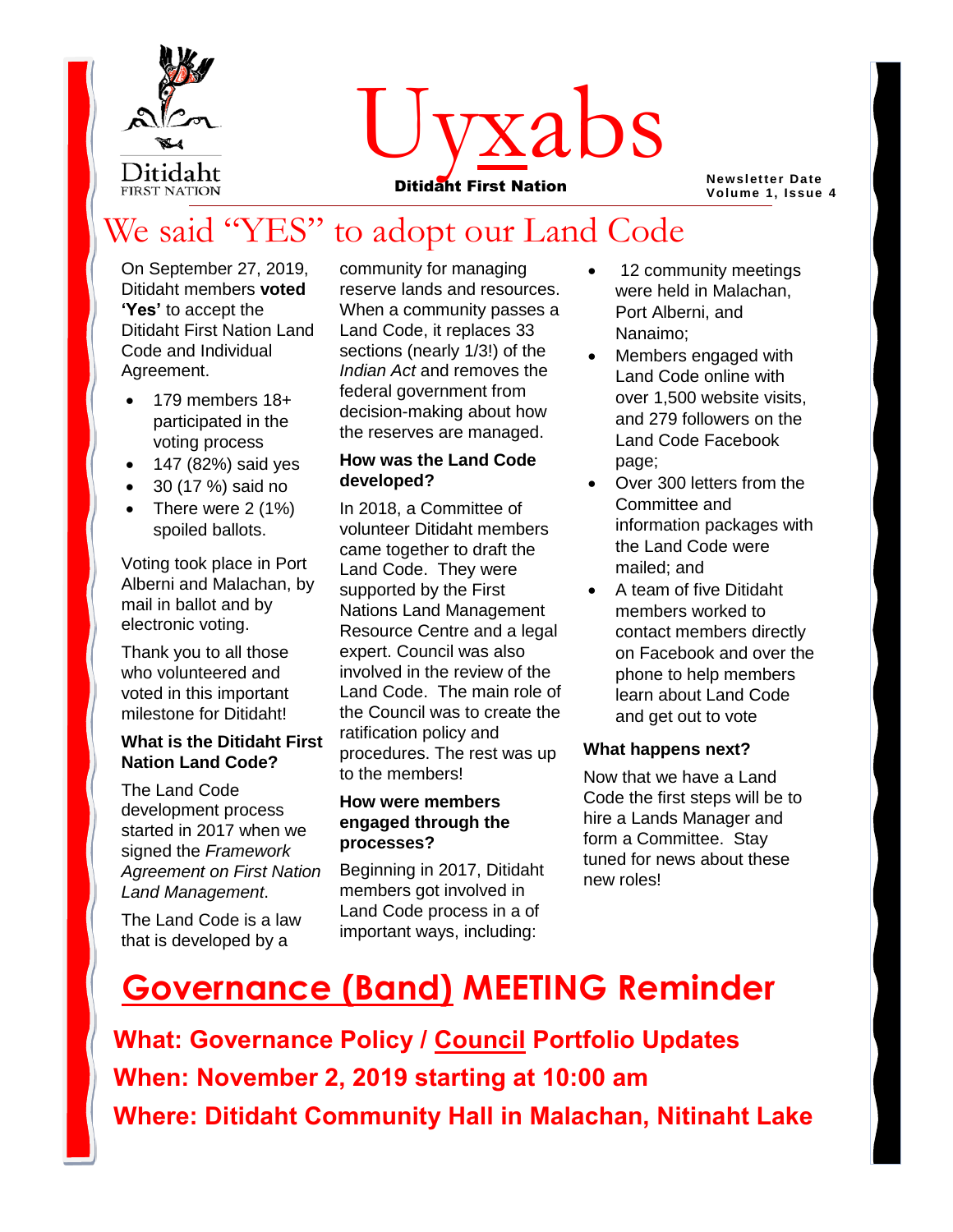# FNHA Launches NEW Health Benefits Plan

The First Nation Health Authority (FNHA) has launched a new plan for clients that is convenient to use and expands benefit coverage in key areas.

The FNHA has transitioned dental, vision, and medical supplies and equipment (MS&E) benefits off the federal NON-Insured Health Benefits (NIHB) program. The FNHA's new partner, BC based benefits provider Pacific Blue Cross (PBC) is now administering these benefits.

To access your benefits, you will require:

**2**

- Status Number, which is now your PBC benefits membership number
- You can also print your own PBC Member ID card or continue to use your status card

You can find more information about the plan at [www.fnha.ca/benefits](http://www.fnha.ca/benefits)

### Education Reminders





The first report cards of 2019/20 are around the corner.

A friendly reminder that any students in Grade 7 and up, are eligible to submit their report cards for the report card incentive.

Forms can be found on the website: <https://www.nitinaht.com/first-nation/member-services/>

Please submit completed forms to Peggy at the Community Services office either via e-mail at [phewa@ditidaht.ca,](mailto:phewa@ditidaht.ca) or fax to [fax #]. If you have any questions, please call Peggy at 1-888-454-0022 (local 250-745-3331).

### **Meeting Notice: Village Plan Update**

**November 29, 2019 ~ 2:00 pm ~ Ditidaht Comm. Hall, Nitinaht Lake November 30, 2019 ~ 12:00 pm ~ Barclay Hotel, Port Alberni December 1, 2019 ~ 12:00 pm ~ Bowen Complex Clubhouse, Nanaimo**

### **Thank you**

A big thank you to the Ditidaht First Nation Fisheries Department for coordinating and supplying food fish to the members this past couple of months. The time, and coordination involved does not go unnoticed and the members are thankful for the fish they have in their freezers for this coming winter.

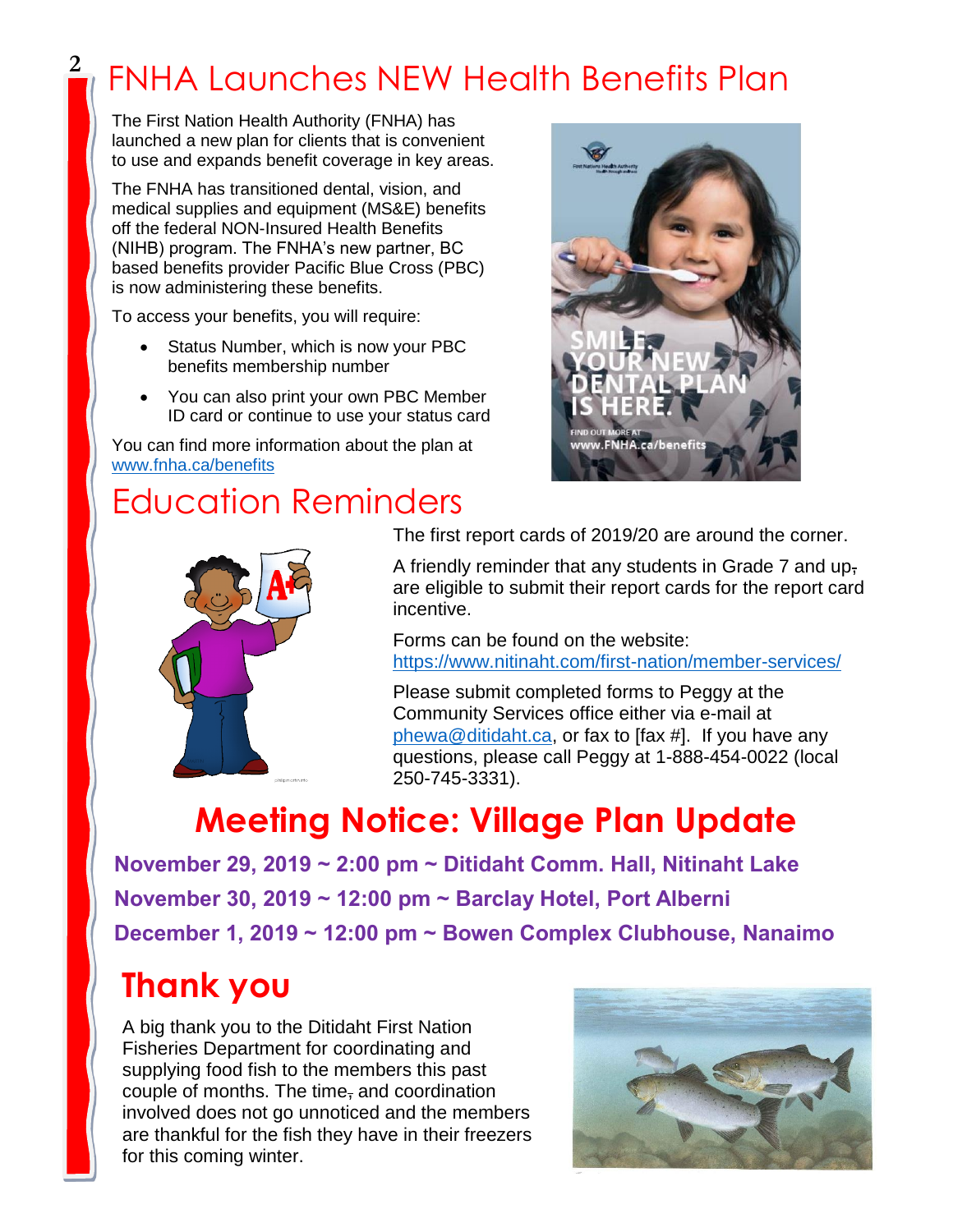### Windfest 2019

It was a festival as much as it was a competition. After a rainy Friday night, the weather and winds cooperated for both Saturday and Sunday. The races included both recreational kiteboarders as well as the pros in both freestyle and big air. Friday and Saturday night had live music with 5 bands playing well into the early morning.

The 60 campsites on the Windsurf Park side were overflowing as were the new 30 sites Ditidaht just opened on the Caycuse River campsite. An estimated 500 to 600 people attended the event. Bryan Cofsky called it "organized chaos". All in all, a great weekend. Emergency Services were on site although there were little to no incidents. Ditidaht staff did an exceptional job in both fee collection and food services.

Bryan commented that he has seen this event get larger every year and feels in future years we may need to control the numbers by festival ticket presales.

Great job and thank you to all who participated and assisted in this event.







### Important Contacts

Executive Director: Jeneen Hunt [\(executivedirector@ditidaht.ca\)](mailto:executivedirector@ditidaht.ca) Executive Assistant: Karen Mack [\(adminassistant@ditidaht.ca\)](mailto:adminassistant@ditidaht.ca) Chief Treaty Negotiator: G. Jack Thompson [\(jthompson@ditidaht.ca\)](mailto:jthompson@ditidaht.ca) Housing Manager: Chris Barker [\(chris\\_barker\\_87@hotmail.com\)](mailto:chris_barker_87@hotmail.com) NRO Manager: Paul Sieber [\(psieber@ditidaht.ca\)](mailto:psieber@ditidaht.ca) Fisheries Manager: Darryl Tate[\(dtate@ditidaht.ca\)](mailto:dtate@ditidaht.ca) Ditidaht Community School Principal: Emily MacLennan [\(maclennane@ditidahtschool.ca\)](mailto:maclennane@ditidahtschool.ca) Community Services Manager: Sydney Mattoo at 1-888-454-0022 (local 250-745-3331) Asaabuus Daycare Manager: Crystal Amos [\(ditidahtdc@hotmail.ca\)](mailto:ditidahtdc@hotmail.ca)